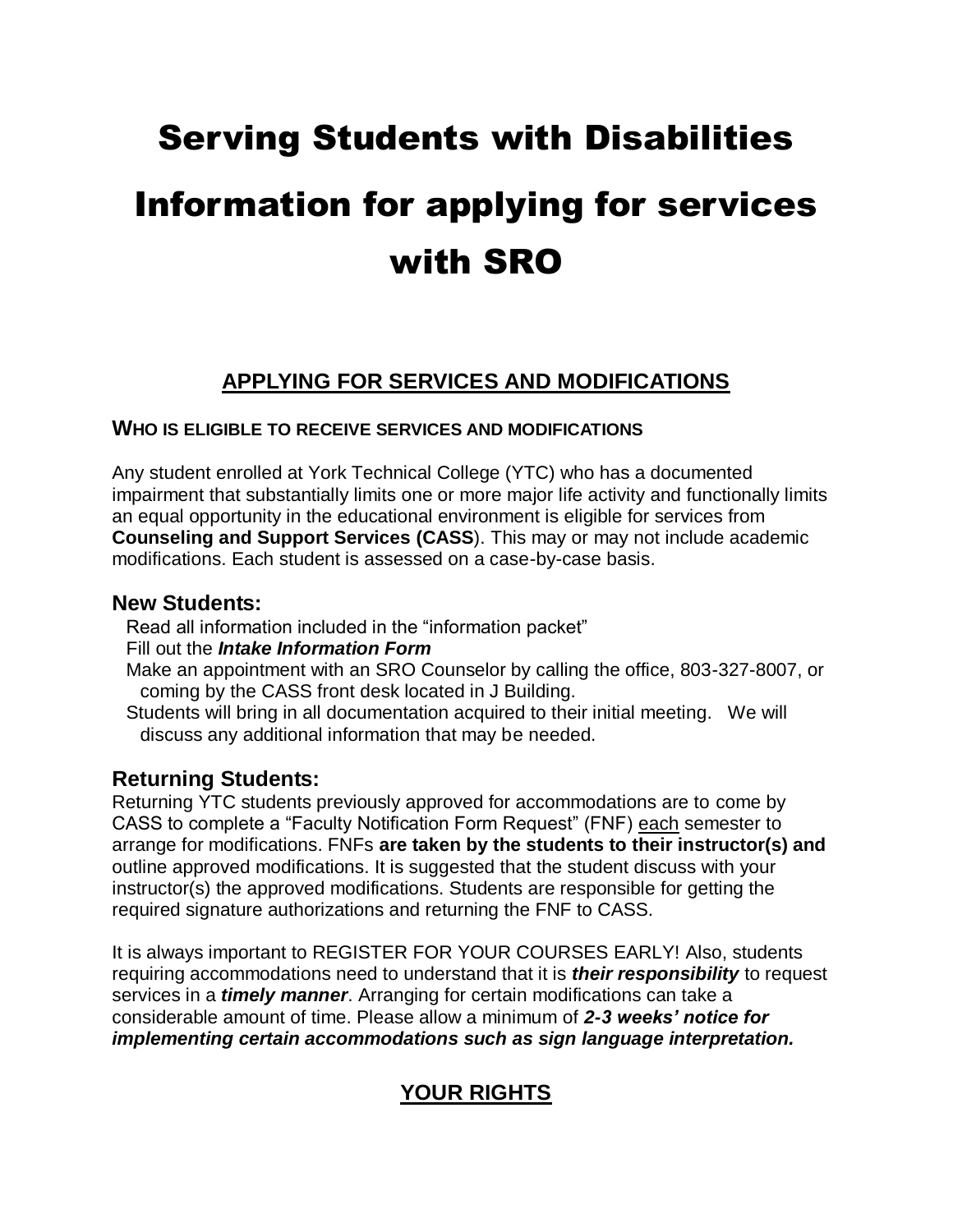As a student requesting accommodations, you have the right to:

an equal opportunity to learn; and

- reasonable modifications if the location, delivery system, and/or instructional method limit your access, participation, or ability to benefit from the educational process, provided it is **reasonable**, will not cause an **undue burden**, and will not **fundamentally alter** the course content and/or curriculum; and
- An equal opportunity to participate in, and benefit from, the academic community. This includes access to services at a comparable level as that provided to any student.
- Examples of modifications include, but are not limited to:
	- extending the time limit on a test; moving a class to an accessible location; providing a sign language interpreter for YTC-sponsored activities.

**Each request for modifications is considered on a case-by-case basis.**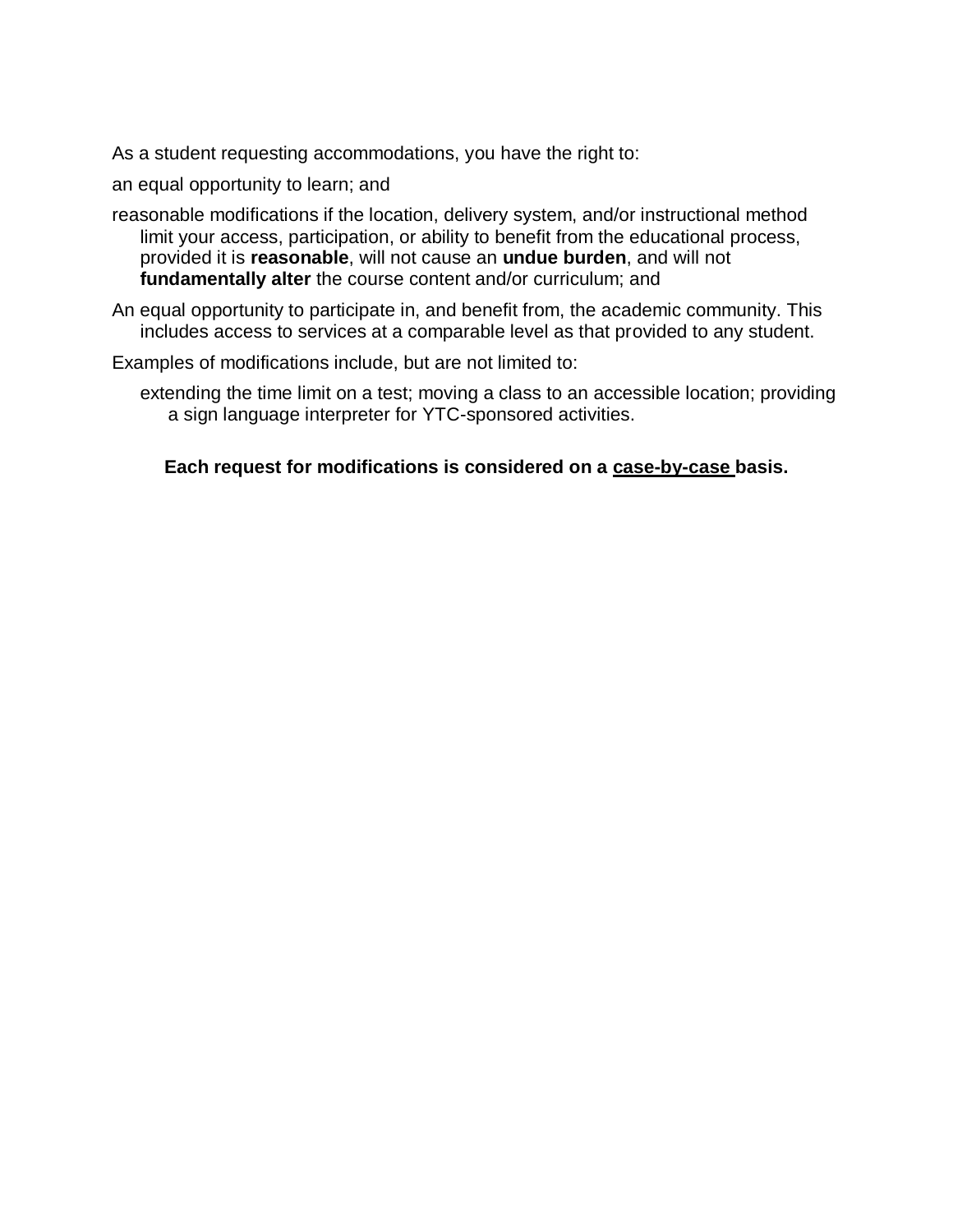## **DOCUMENTATION NEEDED**

#### **WHO IS RESPONSIBLE FOR SUBMITTING DOCUMENTATION?**

The student requesting modifications is responsible for acquiring and submitting documentation of an accommodation request to the CASS. Students are encouraged to bring documentation with them when applying for these services.

Consultation with the student is the most important source of information that helps make the decision on appropriate accommodations. Consultation with other Counselors within CASS, Faculty and/or Family may also be helpful in determining appropriate modifications. A consent form will be completed at intake for services and any other consultation.

It is also the student's responsibility to meet and maintain the College's fundamental academic and technical standards. Academic accommodations may not apply directly to classes or programs with clinical components. Requested accommodations will be discussed on a case by case basis.

Please bring the documentation you have acquired to the initial meeting. We will discuss any additional information that may be needed.

#### **WHERE DO I GET DOCUMENTATION?**

Documentation must be from a professional qualified to identify and diagnose the condition, who has undergone appropriate and comprehensive training, has relevant experience, and has no personal relationship with the student, i.e., Physician, Psychologist, Counselor, Social Worker, Psychiatrist, etc. A good match between the credentials of the individual making the diagnosis and the condition being reported is expected (e.g., an orthopedic limitation might be documented by a physician, but not a licensed psychologist).

CASS reserves the right to deny services or modifications until such time as the appropriate documentation is provided.

#### **WHAT SHOULD THE DOCUMENTATION INCLUDE?**

A **clear evaluation statement** of the exact diagnosis Information on the **functional impact**

Details of the **progression or prognosis** of the condition

A description of the **diagnostic criteria**, evaluation methods, procedures, tests, and dates of administration

Documentation, along with the student's evaluation, should be thorough enough to demonstrate whether, and how, a major life activity is substantially limited by providing a clear sense of the **severity, frequency, and pervasiveness of the condition(s).**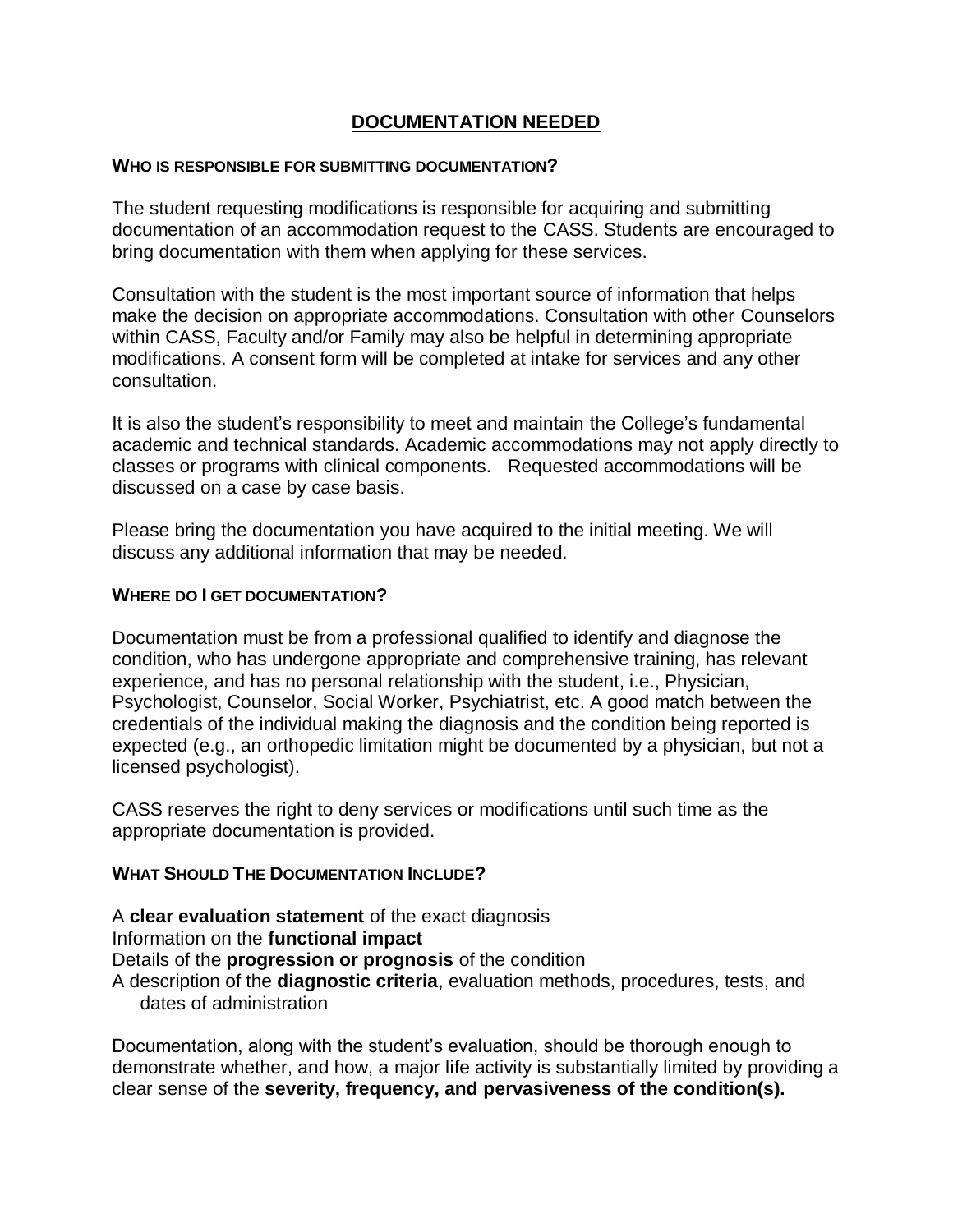**Recommendations** from the professional can provide valuable information for review and the planning process, especially when the recommended modifications and strategies are logically related to the functional limitation(s). Any documentation related to previous modifications at another institution can be reviewed and discussed for appropriateness in the current setting.

# **Documentation is used only for the purpose of determining appropriate modifications within YTC and is not used for determining disability for any other entity.**

## **WHERE IS THE DOCUMENTATION KEPT?**

Documentation is maintained in a secure electronic record management system in compliance with the Family Education Rights and Privacy Act and the Americans with Disabilities Act. Students' academic records and CASS records are not combined.

## **WHY IS DOCUMENTATION NECESSARY?**

Documentation establishes the individual as a person with a need for accommodations and provides rationale for *reasonable* modifications. The SRO needs sufficient information to assist students in determining eligibility for services and identifying possible *appropriate* modifications.

Documentation is needed to establish a diagnosis, however, the student is the best source of information regarding the impact on functioning. If securing documentation is a challenge, set up a time to meet with an SRO Counselor to help identify sources of documentation that are acceptable for establishing the diagnosis.

*PLEASE NOTE: Documentation requirements vary among colleges and other post-secondary institutions. Suggested accommodations by credentialed professionals are considered in approving appropriate modifications, however, CASS will make the final determination. Approved accommodation may not transfer to other academic institutions.*

# **COMPLAINTS**

Any complaints about modifications (physical access, interpreters, note takers, taped texts, Braille copies, unwillingness of faculty to accommodate the student's required needs, etc.) should be reported to CASS at 803-327-8007. *A meeting will be scheduled to discuss complaints and the CASS Counselor will work toward a resolution. This may include coordination with other college offices with the student's involvement and consent.*